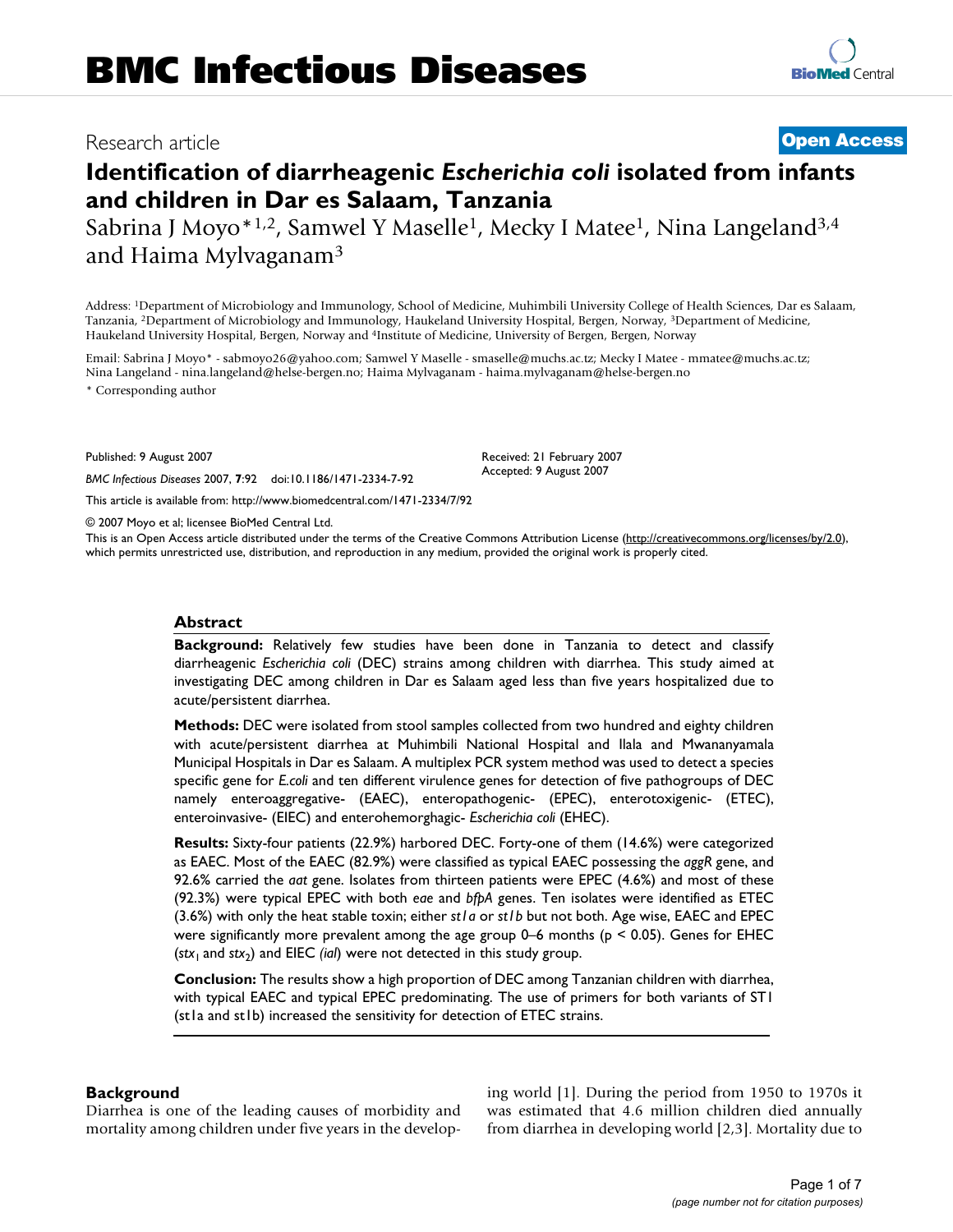diarrhea declined to approximately 3.3 million annually in the 1980s [1,3]. Currently diarrhea has been reported to account for 1.6–2.5 million deaths annually [3,4]. Despite the decline in mortality, diarrhea still remains one of the principal causes of morbidity in the developing world, with each child experiencing an average of three episodes of diarrhea per year[4]. In these countries, diarrheal diseases are the second most common illness of children after acute respiratory illness[5]. The causes of diarrhea include a wide range of viruses, bacteria, and parasites[6]. Among the bacterial causes diarrheagenic *Escherichia coli* (DEC) is the most important etiologic agent of childhood diarrhea and represents a major public health problem in developing countries[7]. Identification of DEC strains requires that these organisms be differentiated from non-pathogenic members that constitute normal intestinal flora. Molecular identification and classification of DEC is based on the presence of different chromosomal or plasmid-encoded virulence genes, which are absent in the commensal *E.coli*. Further features that supplement such categorization include the effects produced by the proteins encoded by these virulence genes; the pattern of their interaction with intestinal epithelial cells and tissue culture monolayers [7]. DEC strains can be divided into six main categories on the basis of distinct molecular, clinical and pathological features[7]: enteroaggregative *E. coli* (EAEC), enterohemorrhagic (Shiga-toxin producing *E. coli* (EHEC/STEC), enteroinvasive *E. coli* (EIEC), enteropathogenic *E. coli* (EPEC), enterotoxigenic *E. coli* (ETEC) and diffusely adherent *E.coli* (DAEC). Thus, identification of different types of DEC includes biochemical reactions, serotyping, phenotypic assays based on virulence characteristics and molecular detection methods[7]. Among these, detection of specific virulence genes by polymerase chain reaction (PCR) is frequently used because this method gives rapid, reliable results with a high sensitivity and a high specificity[8,9]. The epidemiological significance of each DEC category in childhood diarrhea varies with geographical area. Few studies have been done in Tanzania to detect DEC strains among children with diarrhea [5[,10](#page-6-0)]. One recent study has been done in Ifakara, Tanzania, which is 500 km from Dar es Salaam [5]. In Dar es Salaam only one study was conducted ten years ago to detect DEC using the DNA probe methods [[10](#page-6-0)]. It is known that DNA probes tend to have a lower sensitivity and specificity than the PCR-based method [11]. Furthermore, the study included children with chronic diarrhea only, even though acute diarrhea is more predominant among children in Tanzania [5]. The aim of this study is to report epidemiological data of the different categories of DEC, 10 years after the previous one, in children with both acute and persistent diarrhea, aged less than five years, in Dar es Salaam, Tanzania and using a more reliable PCR-based method.

#### **Methods**

#### *Study design, population and settings*

This was a prospective cross-sectional study that was conducted in Dar es Salaam, Tanzania between December 2005 and February 2006. Participants were children  $\leq 5$ years, who during the study period, were admitted due to diarrhea at Muhimbili National Referral Hospital (MNH) and Amana, Mwananyamala, and Temeke Municipal Hospitals in Dar es Salaam, Tanzania. Enrolment was subject to obtaining an informed verbal consent from parent or guardian who accompanied the child.

#### *Interviews*

A standard structured questionnaire was used to obtain information of the children from the parents/guardians. Information that was sought included age, sex, duration and description of the stool, as watery, mucoid, or bloody. Diarrhea was defined, according WHO guidelines [12], as the occurrence of three or more, loose, liquid, or watery stools within 24 hours. The guidelines stipulate three forms of diarrhea namely: i) acute watery diarrhea defined as diarrhea that begun acutely and lasted less than or equal to 13 days, ii) dysentery defined as mucoid bloody stool associated with anorexia, abdominal cramps, and tenesmus and iii) persistent diarrhea defined as diarrhea with a duration of 14 or more days. Information was also sought regarding the use of antibiotics prior to hospitalization.

#### *Weight measurements*

Infants under two years of age were weighed using a 25 kg Salter hanging scales (CMS Weighing equipment, High Holborn, London, United Kingdom). Children over two years were weighed on scales calibrated before each session. Weight of children was recorded to the nearest kilogram.

#### *Determination of nutritional status*

Weight-for age Z-scores were calculated using EPI Info (USD, Inc., Stone Mountain, GA). According to WHO criteria Children were considered to be undernourished if the Z-scores were less than -2SD[13].

#### *Collection and transportation of stool*

Stool specimens from enrolled children were collected using wide mouthed sterile plastic containers and transported immediately to the microbiology laboratory for analysis within two hours of collection.

#### *Bacteriological procedures*

Samples were plated on MacConckey Agar (MCA), Xylose lysine Deoxycholate (XLD), Salmonella Shigella Agar (SSA), Thiosulphate Citrate Bile-salt Sucrose Agar (TCBS) (Remel Microbiology Products, Lenexa, KS) and incubated aerobically at 37°C overnight for the isolation of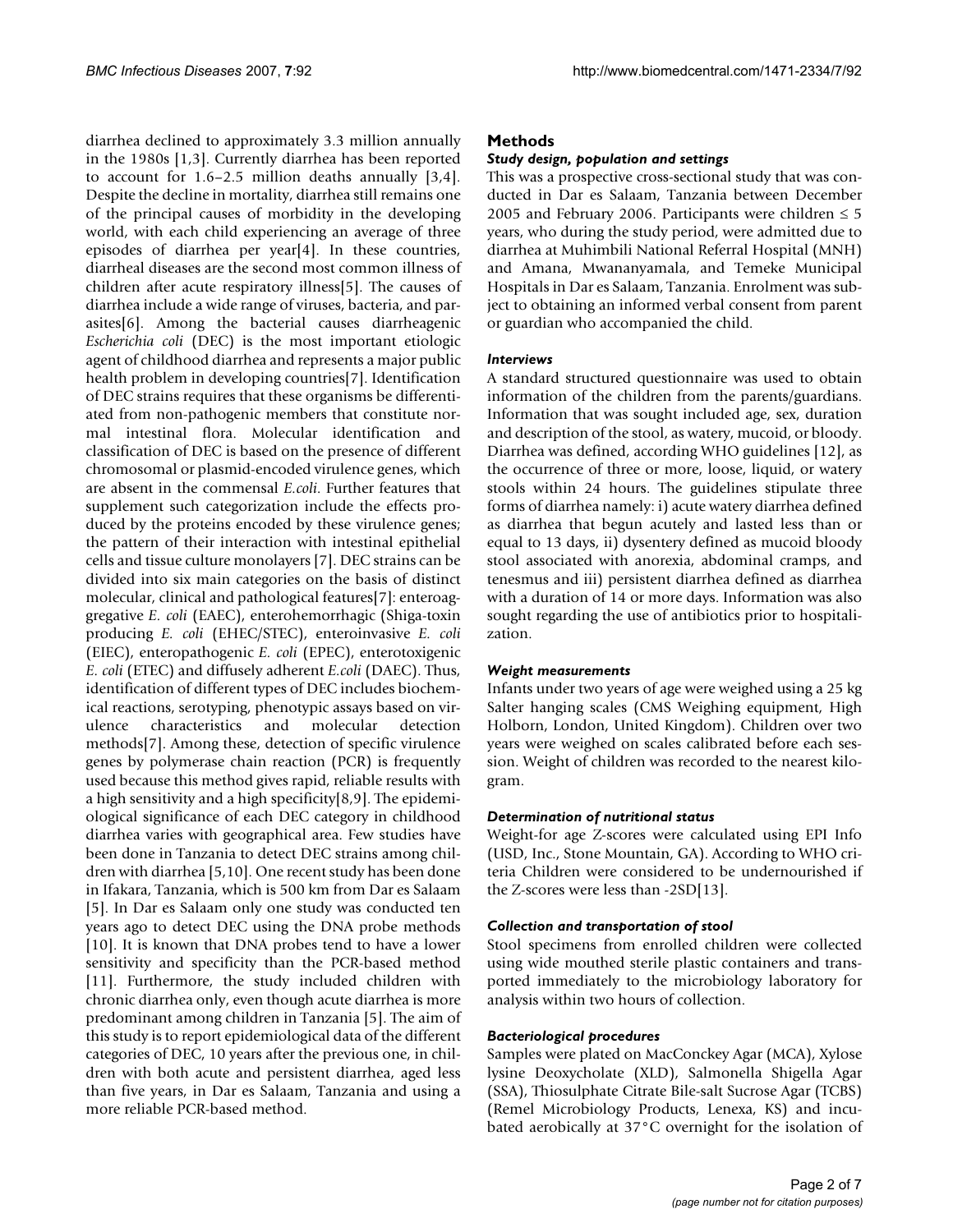*E.coli*, *V.cholerae*, *Shigella* species, and *Salmonella* species. Red colonies on MCA which were Gram-negative rods and oxidase negative were provisionally identified as *E.coli* by a positive indole test. Since there is a possibility of picking up a commensal non-diarrheagenic colony of *E.coli*, three to five colonies of the bacterium from the primary streak of each fecal sample were sub-cultured on a nutrient agar slant for later analysis for DEC.

#### *Detection of virulence factors of diarrheagenic* **E.coli**

All species provisionally identified as *E.coli* were further examined for the presence of an *E.coli* specific *uidA* gene and for genes coding for virulence factors of ETEC, EPEC, EHEC, EIEC and EAEC using a multiplex PCR system method as described previously [9,14] but with an annealing temperature of 55°C. A sweep of growth on nutrient agar slants was used for the PCR.

To extract DNA a sweep of growth on a nutrient agar slant were boiled in 500 μL of sterile distilled water for 10 minutes. Then centrifugation was done at 13000 rpm for 5 minutes to pellet the cell debris. 1.0 μL of the supernatant was used as template for the PCR amplification. Positive and negative controls were used with each PCR set up. The positive controls were either reference strains (*uidA* gene; *E.coli* ATCC 43889, *eae* and *bfpA* genes (EPEC); ATCC 43887,*elt* and *st1a* genes, (ETEC); ATCC 35401, and *stx*<sup>1</sup> and  $\text{str}_{2}$  (EHEC); ATCC 43889) or strains known to posses the target genes *st1b* gene (ETEC), *ial* gene (EIEC) and *aat* and *aggR* genes (EAEC), verified by sequencing of the amplified genes. Sterile distilled water was used as a negative control.

For the detection of ETEC, EPEC, EIEC, and EHEC initially three assays, n1, n2 and n3 were used as published earlier with some modifications [9]. Assay n1 utilized primer pairs for genes coding for heat stable toxin ST (*stIa*) and heat labile toxin LT (*elt*) of ETEC, and (*uid*A) for the *E.coli* β-glucuronidase. Assay n2 detected the presence of the *eae* (structural gene for intimin found in EPEC) and *bfp*A (structural gene for the bundle-forming pilus) of EPEC, and assay n3 screened for  $stx_1$  and  $stx_2$  of shiga toxin producing EHEC and *ial* (invasion-associated locus of the invasion plasmid) found in EIEC/*Shigella*.

Primers of a variant gene *st1b* coding for the heat stable toxin of ETEC were subsequently included in a separate tube in assay n4 together with *uidA* gene. Two plasmid genes of EAEC namely *aat* and *aggR* were detected simultaneously in assay n5. Table 1 shows the primer nucleotide sequence used and the predicted length of the amplicon for each primer pair.

PCR was carried out with 1.0 μL of the template added to 24 μL mix containing 10 picomoles of each primer and

HotStarTaq Master Mix (QIAGEN, Norway, containing HotStarTaq DNA polymerase, PCR Buffer (with 3 mM MgCl<sub>2</sub>), and 400  $\mu$ M of each dNTP). Cycling conditions were initial Hotstar Taq DNA polymerase enzyme activation 95°C for 15 minutes, followed by 30 cycles of denaturation at 94°C for 1 minute, annealing at 55°C for 1 minute, extension at 72°C for 1 minute and final extension at 72°C for 10 minutes.

The amplicons were checked by gel electrophoresis and their size determined by using 100 bp DNA molecular weight marker XIV (Roche Diagnostics). The gel electrophoresis was set at 125 V and run for 1 hour and 15 minutes. The products were visualized using a UV transilluminator.

#### *Interpretation of results*

Only the presence of the amplification product with correct sized was interpreted as a positive test (table 1). The presence of *uid*A gene was regarded as confirmation of *E.coli* identification and served as an internal PCR control.

#### *Ethical considerations*

Ethical and research clearance was obtained from the Higher Degree Research and Publication Committee of the Muhimbili University College of Health Sciences in Dar es Salaam, Tanzania. Permission to conduct the study was sought from the respective hospital authorities and the Dar es Salaam City Medical Officer. Informed verbal consent was obtained from parents/guardians of the child before enrolment into the study. The following information was given to ensure that the parents/guardians have the information needed to make an informed choice: a complete description of the aims of the study, and the potential benefits and risks, if any. Study personnel provided any other requested additional information. Children were treated by their attending clinicians according to integrated management of childhood infections (IMCI) guidelines [12] where rehydration therapy is the mainstay of treatment. Antibiotics were given to suspected cases of cholera, dysentery and persistent diarrhea, in accordance with the antimicrobial sensitivity results of bacterial pathogens, namely, *Salmonella*, *Shigella* and *Vibrio cholerae*. All patients' information and test results were confidentially kept.

#### *Data analysis*

The Statistical Package for the Social Sciences (SPSS 10.0) was used for statistical analysis. Assuming the data follows a normal distribution, comparison of proportions and statistical significance were tested by using the Chi-square test. A p value less than 0.05 was considered statistically significant.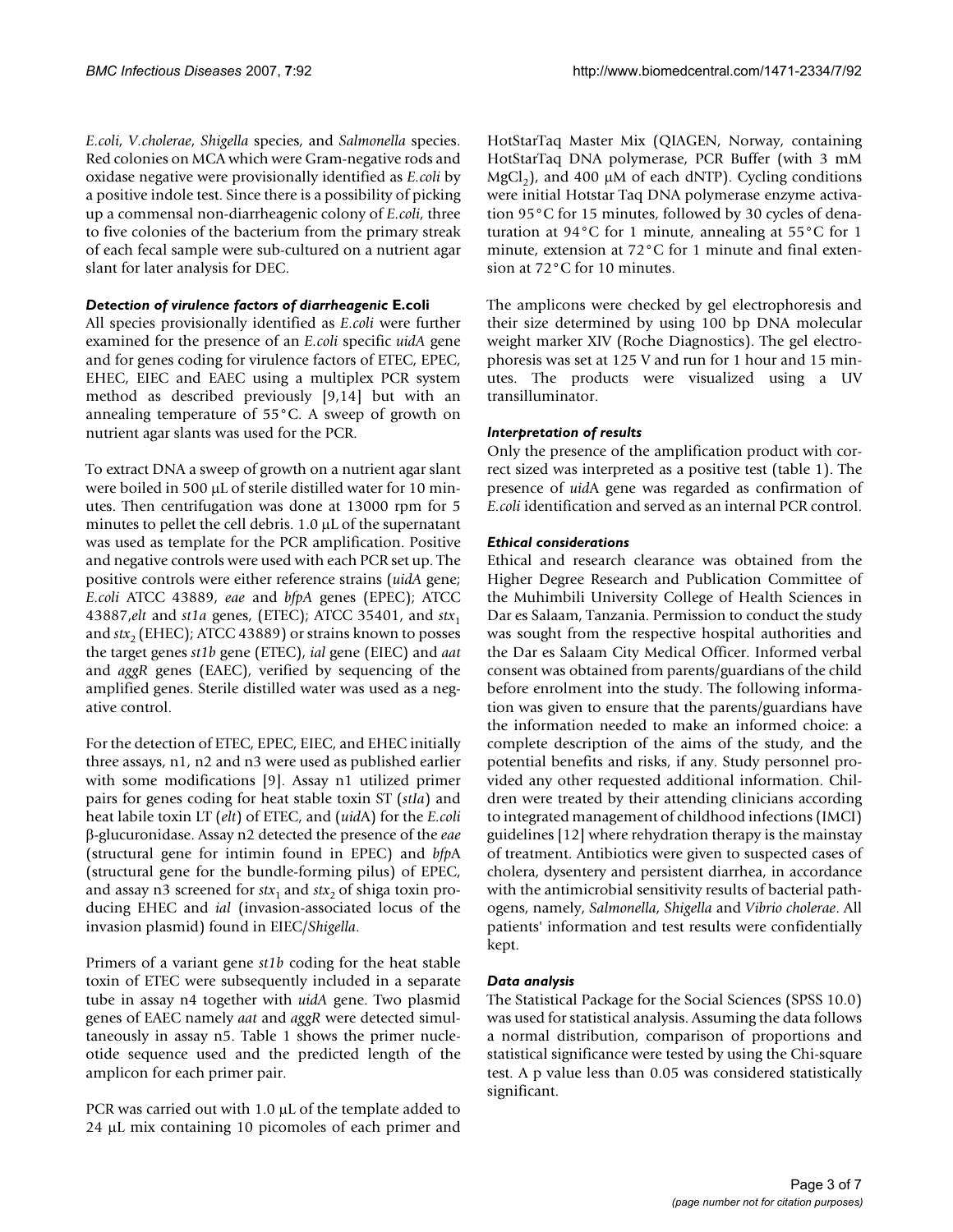| 12           |
|--------------|
|              |
|              |
| $\mathbf{H}$ |
|              |
| $\mathbf{H}$ |
|              |
| $\mathbf{H}$ |
|              |
| $\mathbf{H}$ |
|              |
| $\mathbf{H}$ |
|              |
| $\mathbf{H}$ |
|              |
| $\mathbf{H}$ |
|              |
| 15           |
|              |
| $\mathbf{H}$ |
|              |
| 12           |
|              |
| 12           |
|              |
|              |

|                                  | Table 1: Primer sequence, primer concentration and predicted length of PCR products for multiplex PCR used to identify ETEC, |
|----------------------------------|------------------------------------------------------------------------------------------------------------------------------|
| <b>EPEC, EHEC, EIEC and EAEC</b> |                                                                                                                              |

**F**. forward primers, **R**. reverse primers.

#### **Results**

During the study period from December 2005 to February 2006 a total of 280 children with diarrhea were included in this study. These children were aged between 0 and 60 months, with most of them (90.4%) being below 24 months (Mean 12.9 months). DEC were detected in 64 patients (22.9%).

Of the DEC, EAEC were the most prevalent, accounting for 14.6% of all cases of diarrhea. Of a total of 41 isolates of EAEC, 34 (82.9% of EAEC) were classified as typical EAEC, harboring the *aggR* gene, of which 31 isolates had *aat* gene in addition. A total of 38 (92.7%) were *aat* gene positive (Table 2). Table 3 shows the association between different categories of DEC with social demographic data, nutritional status, breast-feeding behavior and type of diarrhea. Thirty-five (85.4%) of the 41 children with EAEC presented with acute watery diarrhea, while five (12.2%) and one (2.4%) presented with persistent diarrhea and dysentery respectively. There were a total of 13 EPEC (4.6% of diarrhea cases), and 12 (92.3%) were typical EPEC with both *eae* and *bfpA* genes and one strain was atypical with only the *eae* gene. Among children harboring EPEC, ten (76.9%) had acute watery and three (23.1%) had persistent diarrhea. ETEC were found in 10 patients (3.6%of all the diarrhea cases). None of the ETEC strains had labile toxin. All ETEC strains had either stable toxins *stIa* or *st1b* but not both. Six (60.0%), two (20.0%) and two (20.0%) of the children with ETEC had acute watery diarrhea, persistent diarrhea and dysentery, respectively. Nine patients had mixed infections; three of them harbored ETEC and EAEC, two harbored EPEC and EAEC three patients harbored ETEC and *Shigella* spp, while one harbored EAEC and *Shigella* spp, (Table 2).

There were no EIEC or EHEC strains detected in this study group. EAEC and EPEC were significantly more prevalent among the age group  $0-6$  month's ( $p < 0.05$ ). Of these children below six months of age, 88.2% were not on exclusive breast-feeding. Seventy nine children were malnourished and of these, 20.3% and 3.0% harbored EAEC and ETEC strains of DEC respectively.

#### **Discussion**

Our results show a high proportion of EAEC accounting for 64.1% of DEC. This study was conducted during the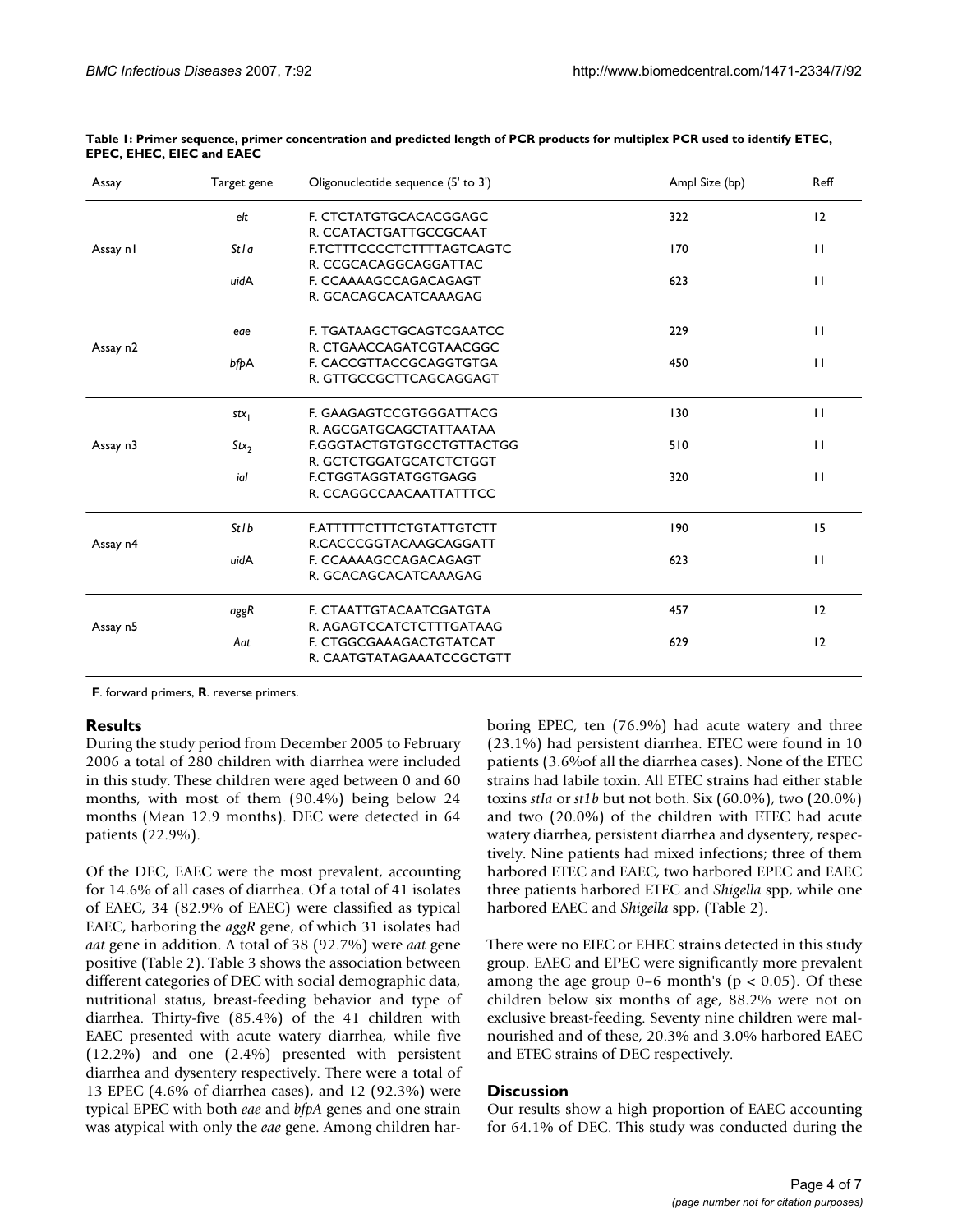| DEC (type and genes) $n = 64$         | Number (%)      | % of all children ( $n = 280$ ) | % within DEC type n = 64 |
|---------------------------------------|-----------------|---------------------------------|--------------------------|
| <b>EAEC</b>                           | 41              | 14.6                            | 64.1                     |
| -aggR                                 | 34(82.9)        |                                 |                          |
| -aat                                  | 38(92.7)        |                                 |                          |
| -agg $R + a$ at                       | 31(75.6)        |                                 |                          |
| <b>EPEC</b>                           | $\overline{13}$ | 4.6                             | 20.3                     |
| -eae                                  | 1(7.7)          |                                 |                          |
| $-eae + bfpA$                         | 12(92.3)        |                                 |                          |
| <b>ETEC</b>                           | $\overline{10}$ | 3.6                             | 15.6                     |
| -elt                                  | 0(0.0)          |                                 |                          |
| -Stla                                 | 5(50.0)         |                                 |                          |
| $-Stlb$                               | 5(50.0)         |                                 |                          |
| <b>EIEC</b>                           | 0               | 0.0                             | 0.0                      |
| -ial                                  |                 |                                 |                          |
| <b>EHEC</b>                           | 0               | 0.0                             | 0.0                      |
| -stx <sub>1</sub> or stx <sub>2</sub> |                 |                                 |                          |
| Mixed infection                       | 9               | 3.2                             | 4                        |
| <b>ETEC + EAEC</b>                    | 3               |                                 |                          |
| EPEC + EAEC                           | 2               |                                 |                          |
| ETEC + Shigella spp                   | 3               |                                 |                          |
| EAEC+ Shigella spp                    |                 |                                 |                          |

**Table 2: Distribution of virulence genes among the isolated DEC**

dry season of the year and these findings are in agreement with a previous study among children of Ifakara Tanzania in which, EAEC accounted 63% of the DEC during dry season [5] and with other studies in other developing countries [15-[18\]](#page-6-1). Collectively, these studies seem to suggest the predominance of EAEC among DEC in causing diarrhea in children in developing countries. It is worthy noting that the proportion EAEC among children aged less than six months is significantly higher than in older children ( $p < 0.05$ ), which is in agreement with the finding of Gonzalez et al [19]. However, we noted age differences when our results are compared with findings of other countries, with a higher prevalence of EAEC in infants aged less than six months [15[,17](#page-6-2)]. In these studies most of the children younger than six months were exclusively breast fed. Correspondingly the fact that most chil-

**Table 3: Association between different categories of DEC with social demographic data, nutritional status, breast feeding behavior and type of diarrhea (percentage in brackets)**

|                           | EAEC $(n = 41)$ | EPEC $(n = 13)$ | ETEC $(n = 10)$ | Other <sup>a</sup> (n = 216) | Total ( $n = 280$ ) |
|---------------------------|-----------------|-----------------|-----------------|------------------------------|---------------------|
| Age in months             |                 |                 |                 |                              |                     |
| $0 - 6$                   | $14(27.5)^{b}$  | $7(13.7)^{b}$   | 2(3.9)          | 28(54.9)                     | 51                  |
| $7 - 12$                  | 21(15.6)        | 4(3.0)          | 5(3.7)          | 105(77.8)                    | 135                 |
| $13 - 24$                 | 4(6.0)          | 2(3.0)          | 1(1.5)          | 60(89.6)                     | 67                  |
| $25 - 60$                 | 2(7.4)          | 0(0.0)          | 2(7.4)          | 24(82.5)                     | 27                  |
| Sex                       |                 |                 |                 |                              |                     |
| Boys                      | 25(14.5)        | 11(6.4)         | 4(2.3)          | 132(76.7)                    | 172                 |
| Girls                     | 16(14.8)        | 2(1.9)          | 6(5.6)          | 84(77.8)                     | 108                 |
| Diarrhea type             |                 |                 |                 |                              |                     |
| Acute                     | 35(14.9)        | 10(4.3)         | 6(2.6)          | 184(78.3)                    | 235                 |
| Persistent                | 5(12.2)         | 3(11.1)         | 2(7.4)          | 17(63.0)                     | 27                  |
| Dysentery                 | 1(2.4)          | 0(0.0)          | $2(11.1)^c$     | 15(83.3)                     | 18                  |
| Exclusive BF <sup>d</sup> |                 |                 |                 |                              |                     |
| Yes                       | 1(16.7)         | 0(0.0)          | 0(0.0)          | 5(83.3)                      | 6                   |
| No                        | 13(28.9)        | 7(15.6)         | 2(4.4)          | 23(51.1)                     | 45                  |
| <b>Nutritional status</b> |                 |                 |                 |                              |                     |
| Normal                    | 25(12.4)        | $13(6.5)^{b}$   | 4(5.1)          | 159(79.1)                    | 201                 |
| Malnourished              | 16(20.3)        | 0(0.0)          | 6(3.0)          | 57(72.2)                     | 79                  |

a No DEC found; bP value < 0.05; cThese two patients with dysentery and ETEC strains were co-infected with *Shigella* species; d"BF" = breast feeding, only calculated for the age group 0–6 months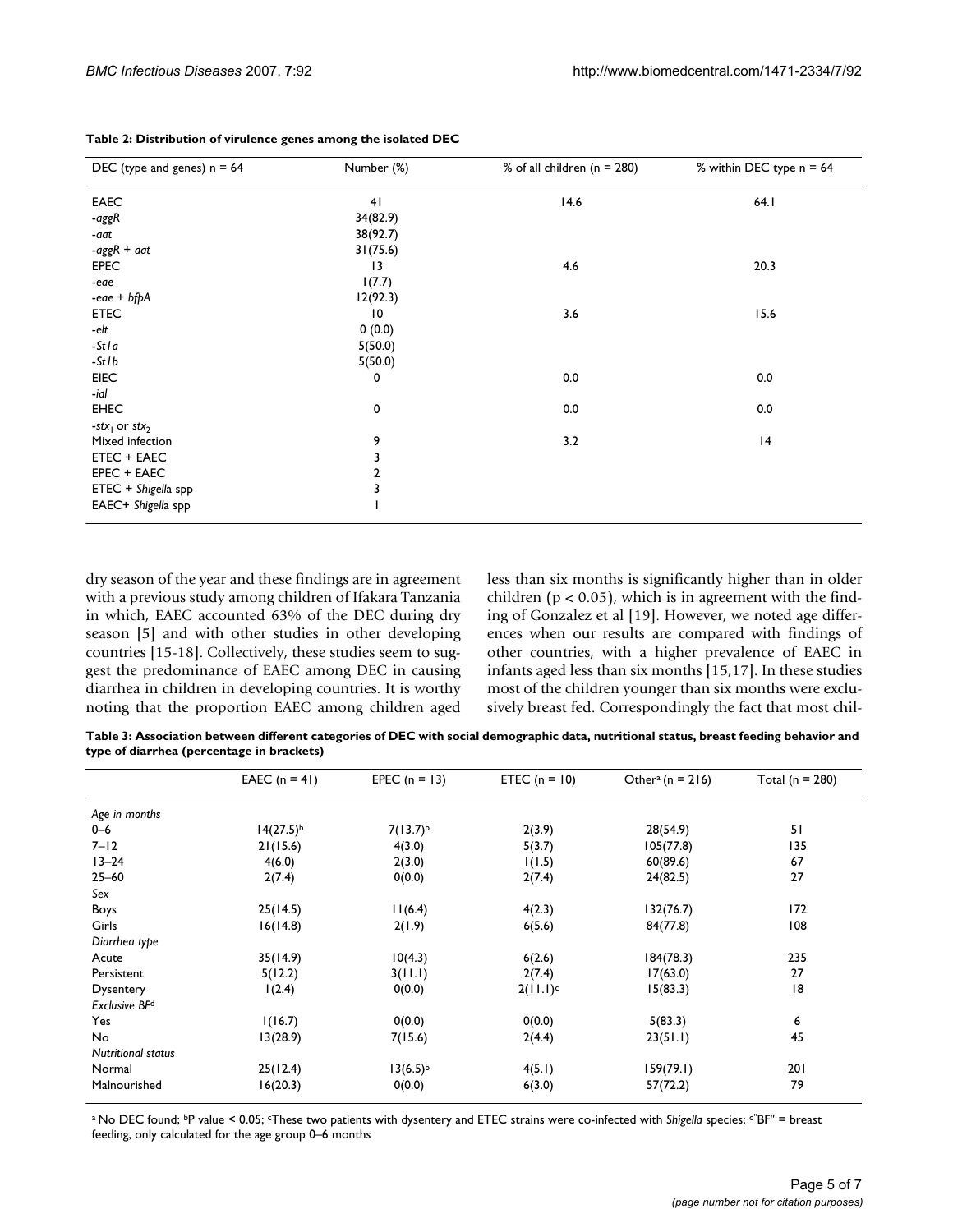dren in the present study (88.2%) were not exclusively breast fed may explain the discrepancies.

In the present study, the plasmid-borne genes *aggR* and *aat* were used to detect EAEC. The pathogenic mechanisms of EAEC infection are only partially understood. The varying presence of the different virulence factors indicates heterogeneity of the EAEC isolates [15]. It has been hypothesized that the combination of these genes increases strain virulence. The *aggR* gene is a transcriptional activator gene required for the expression of aggregative adherence fimbria I gene (*aagA*) [20,21] and was subsequently also shown to be required for aggregative adherence fimbria II gene (*aafA*) expression [22]. More recently, *aggR* has been shown to be required for the expression of the antiaggregation protein (dispersin) gene *aap* (previously called *aspU*) [16] and an anti-aggregation protein transporter gene *aatA* (*previously called CVD432 or* AA probe) [23] genes. Therefore, it is likely that the *aggR* gene serves as a marker for truly virulent EAEC strains, which causes expression of a package of virulence genes. Nataro has recently suggested the term "typical EAEC" to refer to strains expressing the *aggR* regulon [24]. Our data shows a high prevalence of typical EAEC than atypical among diarrheic children of Dar es Salaam which is in agreement with the findings of Sarantuya *et al* [16]. Other epidemiological studies have suggested greater pathogenicity of *aat*-positive strains than of *aat*-negative strains [25].

In the present study EPEC was the second most common DEC isolated and most of these were typical EPEC with both *eae* and *bfpA* genes. Typical EPEC is well recognized as a cause of gastroenteritis in infants[7]. In our study we detected only one strain of atypical EPEC in a child with diarrhea in contrast with the finding of other study in Ifakara Tanzania who found a much higher percentage of atypical EPEC [5]. The discrepancy can be, at least partly, attributed to geographical differences. The role of atypical EPEC in childhood diarrhea still remains controversial [26,27].

ETEC in the present study accounted for 15.6% of the DEC, which is high compared with the finding of Cegielski et al (11.9%,1996) in Dar es Salaam Tanzania [\[10](#page-6-0)]. However, our findings were lower than those reported from Ifakara, Tanzania (20% and 51.6% during dry and rainy seasons, respectively [5]. These differences could possibly be related with seasonality as well as methodological issues. It is known that ETEC strains cause diarrhea through the action of the enterotoxins LT (labile toxin) and ST (stable toxin) and that there are two distinct classes of STs that differ in structure and mechanism of action STI and STII [25]. There are two variants of STI designated *st1a* (STp porcine) and *st1b* (STh human), both variants can be found in human ETEC strains [7,28]. Unlike most studies where ETEC strains were detected by looking for only one variant of ST [5,29], in our study, ETEC was detected by looking for both variants of STI. Detection of both variants of STI increases sensitivity detecting ETEC. This argument is supported by our findings showing that detection of ETEC would have had a decreased sensitivity of 50% if only either of the gene variants of ST1 had been screened for. Furthermore, it was noted that all the ETEC strains harbored only the heat-stable (ST) enterotoxin genes but not the heat-labile enterotoxin (LT) genes. Our findings showing a higher prevalence of ST producing than LT producing ETEC are in keeping with the observations of Vargas et al [5] in Ifakara, Tanzania and [5] and of other studies conducted elsewhere [29,[30\]](#page-6-3). Collectively, these studies seem to suggest a greater association between STproducing strains and diarrhea than LT producing ETEC.

Finally, we did not find EHEC and EIEC strains, which is in agreement with the previous study in Tanzania salaam [5[,10](#page-6-0)], indicating their limited role in childhood diarrhea in Tanzania.

#### **Conclusion**

Our results show a high proportion of DEC, where typical EAEC and typical EPEC predominate among Tanzanian children with diarrhea. We also show that the use of primers (*st1a* and *st1b*) for both variants of ST1 increases the sensitivity for detection of ETEC strains.

### **Competing interests**

The author(s) declare that they have no competing interests.

#### **Authors' contributions**

SJM was the principal investigator, who conceived and designed study and was responsible for collection of specimens and clinical information as well as data analysis. Laboratory investigations were performed by SJM, the molecular biological part under the guidance of HM. SYM, MIM, NL and HM assisted in the development of the research proposal, data analysis and preparation of the manuscript.

#### **Acknowledgements**

We would like to thank the administration of the Muhimbili National Hospital, Ilala, Mwananyamala and Temeke Municipal Hospitals for giving necessary administrative support. We would also like to thank the parents/ guardians of the children participated in this study, without whom this study would have not been possible. We acknowledge the technical support accorded to this study by members of the Departments of Microbiology and Immunology of the Muhimbili University College of Health Sciences (MUCHS) in Dares Salaam, Tanzania and Haukeland University Hospital in Bergen, Norway. We are grateful to the Haukeland University Hospital, Norwegian Public Health Institute and Staten Serum Institute, Denmark, for providing the positive controls strains. We would also like to acknowledge